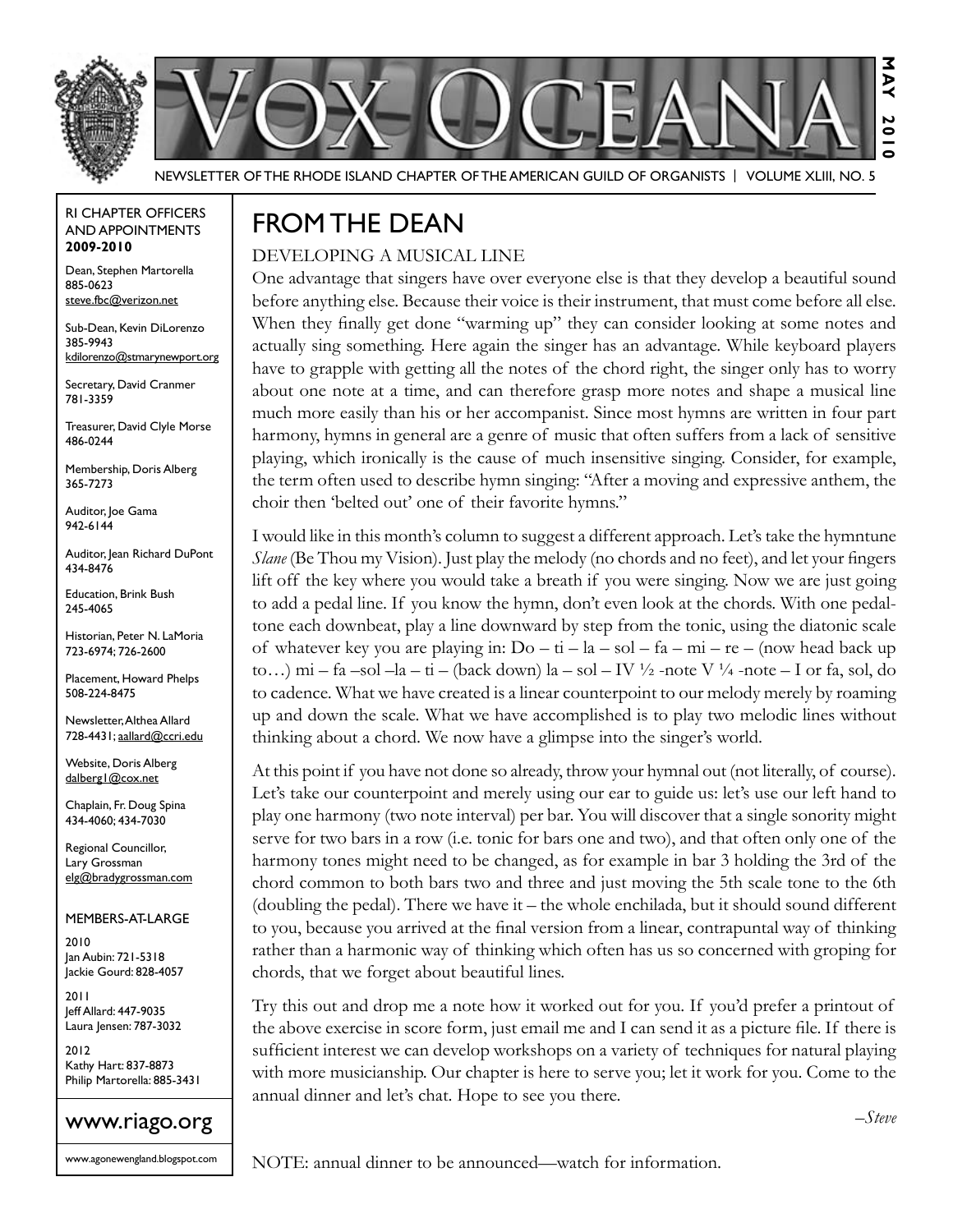# **EVENTS**

### **Saturday, May 1, 8:00 pm:**

**Schola Cantorum Boston, Frederick Jodry**, Director; final Providence concert of this season features Tomas Luis da Victoria: Missa Ave Maris Stella, Motets of Duarte Lobo and Manuel Cardoso, Villancicos of Guerrero. Holy Ghost Church, Atwells Ave and Knight Street, Providence Tickets at the door:\$20 general, \$15 seniors, \$7 students. 401-274-5073

### **All Saints' Memorial Church Mid-Week Concert**

**Series:** May concerts will be held on Wednesdays (May 12, 19, and 26) at 3:00 pm in the church sanctuary (674 Westminster Street, Providence; 401-751-1747). These half-hour concerts are free and open to the public. Artists include Frank Mitchell Bush, piano (May 12), Rebecca Silliman, flute and organ (May 19), and Enno Fritsch, organ (May 26). Free parking; handicapped accessible.

### **Sunday, May 23, 3:00 pm:**

The First Baptist Church in America is honored to present an afternoon recital of one of J.S Bach's greatest masterworks, J.S. Bach's *Partita No, 2* in D Minor, by one of the world's most respected musicians, violinist **Arturo Delmoni**. The recital will be free and open to the public; voluntary contributions may be made afterwards.

Arturo Delmoni is one of the most celebrated artists of his generation. His remarkably distinctive violin playing embodies the romantic warmth that was the special genius of the great virtuosi of the golden age. Yo-Yo Ma describes Delmoni as "an enormously gifted musician and an impeccable violinist. His playing style is unique, and his gorgeous sound is reminiscent of that of great violinists from a bygone era." Glenn Dicterow, concertmaster of the NY Philharmonic, says, "Delmoni's playing always goes right to the heart, and his charisma is irresistible." Richard Dyer of the *Boston Globe* wrote: "It's hard to imagine how the violin could be much better played than Delmoni did—he plays with astonishing speed, lightness, fluency and sweetness of tone." Dr. Delmoni plays a violin made by J.B. Guadagnini in 1780.

### **Saturday, June 5, 7:30 pm:**

Newport Baroque presents String Quartets of Haydn and Mozart at Trinity Church, One Queen Anne Square, Newport. \$25 General Adm. (\$22.50 online); \$22.50 Students/Seniors/Military; \$10 Ages 6-18. Handicapped accessible. Tickets, directions, parking, info: www. newportbaroque.org, 401-855-3096

### **Tuesday, June 8th, 7:30 pm**:

RIAGO will sponsor Serbian organist **Dragana Nesic**

in an organ and piano recital at Pilgrim Lutheran Church, Warwick. Music by Sweelinck, Rheinberger, and Serbian composer Vera Milankovic. Ms. Nesic is a 2007 graduate of the Academy of Music in Belgrade, and has given solo recital tours throughout Sweden, Slovenia, Italy, Germany, Romania,



Croatia, and Serbia. Dragana has also recorded for several radio stations, such as RTS, Radio Novi Sad, and Radio Belgrad. Suggested donation \$5. For more information, contact Kajsa Teitelbaum at 401-739-2937.

### **Elsewhere in New England:**

**Sunday, May 23, 4:00 pm: Diana Norton-Jackson** will present a solo organ recital including works by J. S. Bach, American women composers, Goemanne, and Vierne on the new Letourneau tracker organ at the Church of Christ at Dartmouth College, Hanover, NH.

**Sunday, May 23, 3:30 pm:** Pentecost Organ Concert: Gloriæ Dei Artes Organists perform a concert for the Feast of Pentecost, features works by J.S. Bach, Olivier Messiaen, and Dan Locklair on the E.M. Skinner Pipe Organ at the Church of the Transfiguration, Orleans, MA. Tickets: 508-240-2400.

## SAVE THE DATE – June 12 & 13

Gerre & Judith Hancock and Thomas Murray Perform In Concert for Church Anniversary

To celebrate the 10th Dedication Anniversary of the Church of the Transfiguration, Gerre and Judith Hancock will perform a Duo Recital/Demonstration on the church's E.M. Skinner Pipe Organ on Saturday, June 12 at 11:30 am. The celebration continues the next day: on Sunday, June 13 the Hancocks will accompany the Service of Holy Eucharist at 11 am, and Thomas Murray performs In Concert at 3:30 pm. The Church of the Transfiguration, a basilica-style church on the shores of Cape Cod Bay, is located at 5 Bayview Drive, Orleans, Massachusetts. The E.M. Skinner Organ was built by Nelson Barden Associates, Boston. For tickets call 508-240-2400.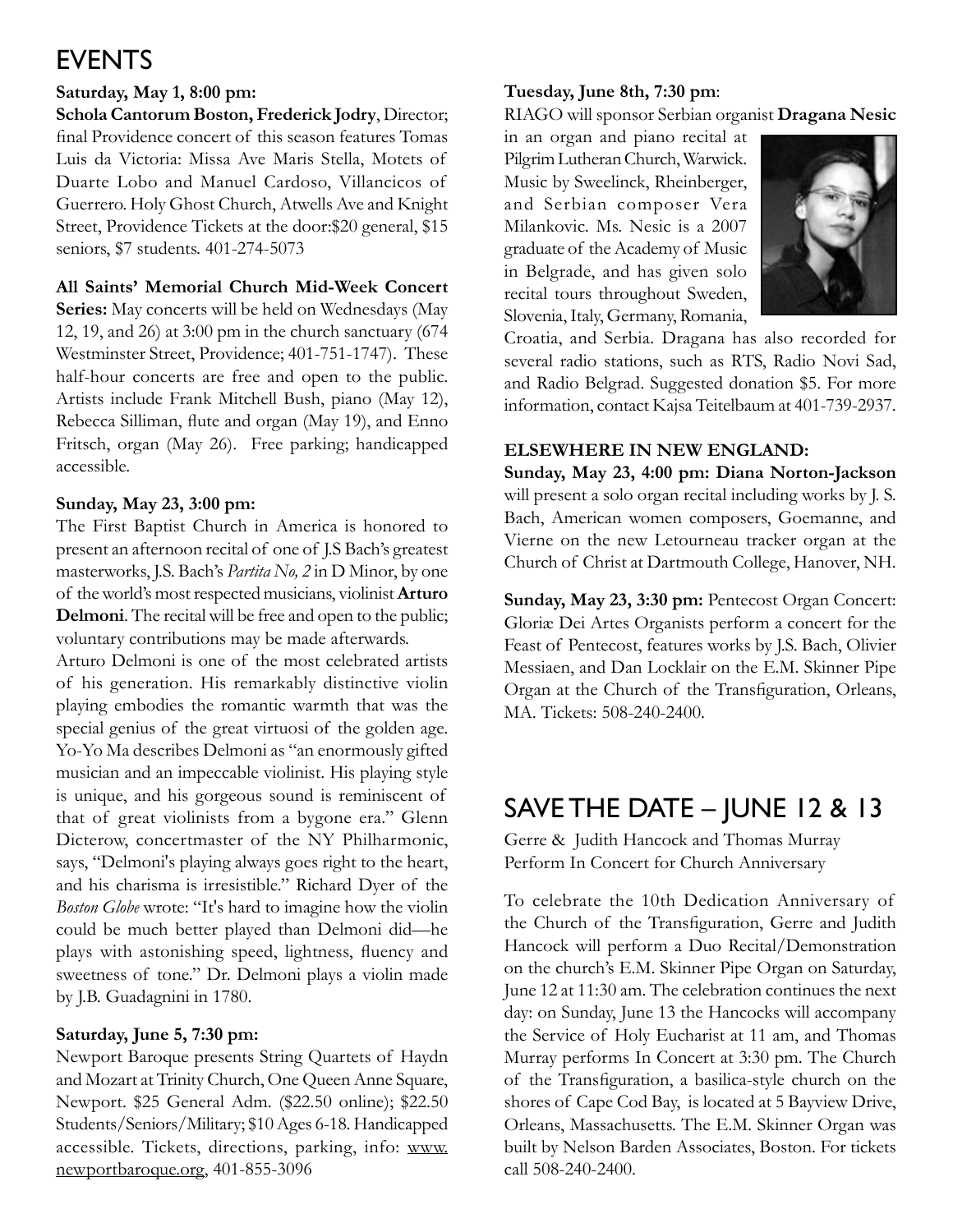## Dear Friends of RIAGO,

It's hard to believe that I've now lived in Fort Lauderdale for almost two months. March is a wonderful time to move here – the days have been warm, sunny and breezy. First Congregational Church is exactly one mile from the ocean so I drive by it frequently to see its beauty and take in the air.

Thank you from the bottom of my heart for presenting me with the Anna-Fiore Smith Award on February 21. This is truly an honor for me and I am very proud to display it in my new office and to tell my new friends about the people of RIAGO and the many things we did with each other to support our profession, especially in looking at ways to encourage new organists.

Thank you, also, for all of you who attended the February 21 concert at Mathewson Street United Methodist Church as well as those who sent regrets and well wishes. I am thankful and delighted that the offering received, when split with Providence Intown Churches Association (PICA), has brought \$763.28 to RIAGO. All in all, along with the heartbreak of leaving, the event was full of fun and I feel truly blessed that so many of you came on that cold afternoon.

As any of you who have ever moved to a new community already know, there are wonderful and loving people everywhere and I have certainly found this in the community of my new church, a church that almost found extinction in the past couple of years but is now in a growing phase. I am particularly excited about being a part of this process. On July 4, I will officially become a member of the United Church of Christ and am already in process for full ordination, perhaps as early as the fall of 2011.

My last "thank you" is to all of you who truly cared for me over the Providence years and worked with me to share our wonderful Rhode Island with those who attended our Regional Convention in 2007 – and for all of your thoughts, prayers and energy during my cancer treatments and subsequent recovery.

May God bless you as you continue to support each other as the RIAGO. I send you my very best wishes, peace and love,

*David*

## Professional Development

**The AGO Committee on Continuing Professional Education** is seeking submissions for students to perform for a **Master Class on 20th/21st Century American Music** that will be held on July 8 from 1:00- 2:30 p.m., at St. Paul's Lutheran Church, as part of the pedagogy sessions during our upcoming AGO National Convention. The master teacher will be Dr. Jonathan Biggers, Professor of Organ at the State University of New York at Binghamton. This is a wonderful opportunity for your students to perform and to learn from one of the featured convention artists. Please submit via e-mail to Jack Mitchener imitchen@oberlin. edu **by May 15**, the name of each student you wish to be considered and the work each would be prepared to perform. We would like to present a wide range of repertory that is germane to organ study of all ages and abilities; we welcome students from the high school, undergraduate, and graduate levels. Approximately five students will be chosen; each will have an opportunity to practice on the organ at St. Paul's Lutheran Church.

**The Association of Anglican Musicians** will hold its annual national conference in Hartford from June 20-24, bringing more than 200 of the nation's church musicians together around the theme "Affirming the Human Spirit." Highlights will include a three-choir performance of Flor Peeters' *Missa Festiva* and Joseph Jongen's *Mass, Op. 130*, a performance by internationally acclaimed early music vocal ensemble Pomerium cosponsored with the Hartford AGO Chapter, a plainsong evensong, a Woolsey Hall organ recital and choral evensong. More info at www.aamhartford2010.org

**OHS National Convention**, Pittsburgh, PA, June 21-26 will feature more than two-dozen historic organs heard in Pittsburgh and colorful towns and neighborhoods. Performers include Peter Guy, Kevin Birch, Thomas Murray, Paul Jacobs, and Wolfgang Rubsam. More info at www.organsociety.org/2010

The Greater Bridgeport AGO Chapter is sponsoring, along with the New Haven and Fairfield West Chapters, the **2010 Region I Pipe Organ Encounter** June 27-July 2. Everyone that has participated has raved about the impact on the forty students 13-18 years of age who are privileged to participate. They have put together an exciting line-up of recitalists, faculty, key-events, and venues, for our New England students to learn, and have fun. Please look at our extensive POE website for this event at www.agoevents.org/2010/poe/region-1